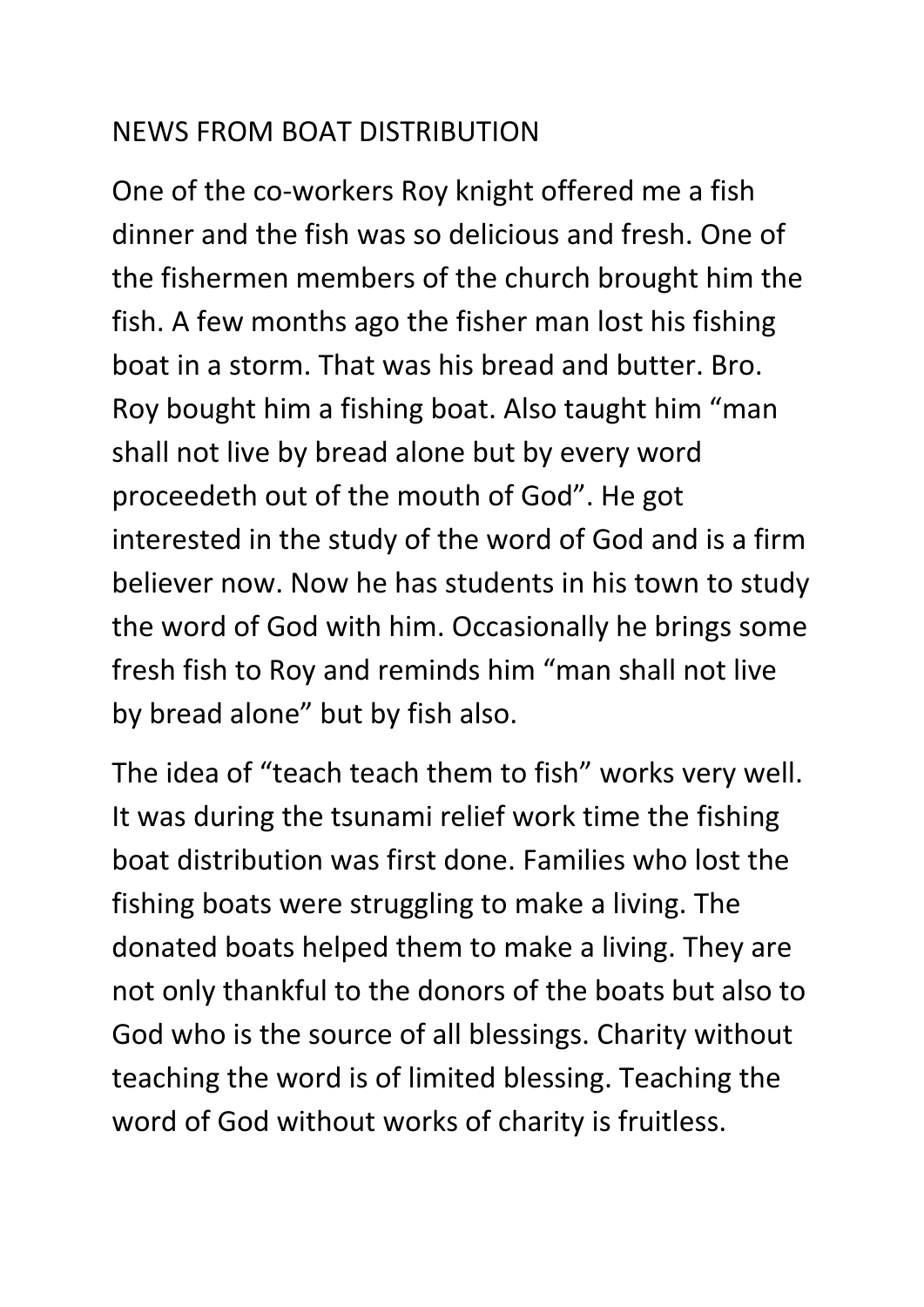Teaching the word of God along with works of charity is of eternal blessing to both the giver and receiver.



Fishing boat was the platform of Jesus' preaching in the beginning (Luke 5:1-6). It's such a joy to see His steps are followed by current day fishermen who were touched by Christian kindness.



And fishing boat was one of the last spots of Jesus teaching (John 21:1-10). Sharing the message of eternal life at each work spot in the world is the most effective way to lead them to the Lord. The gospel on